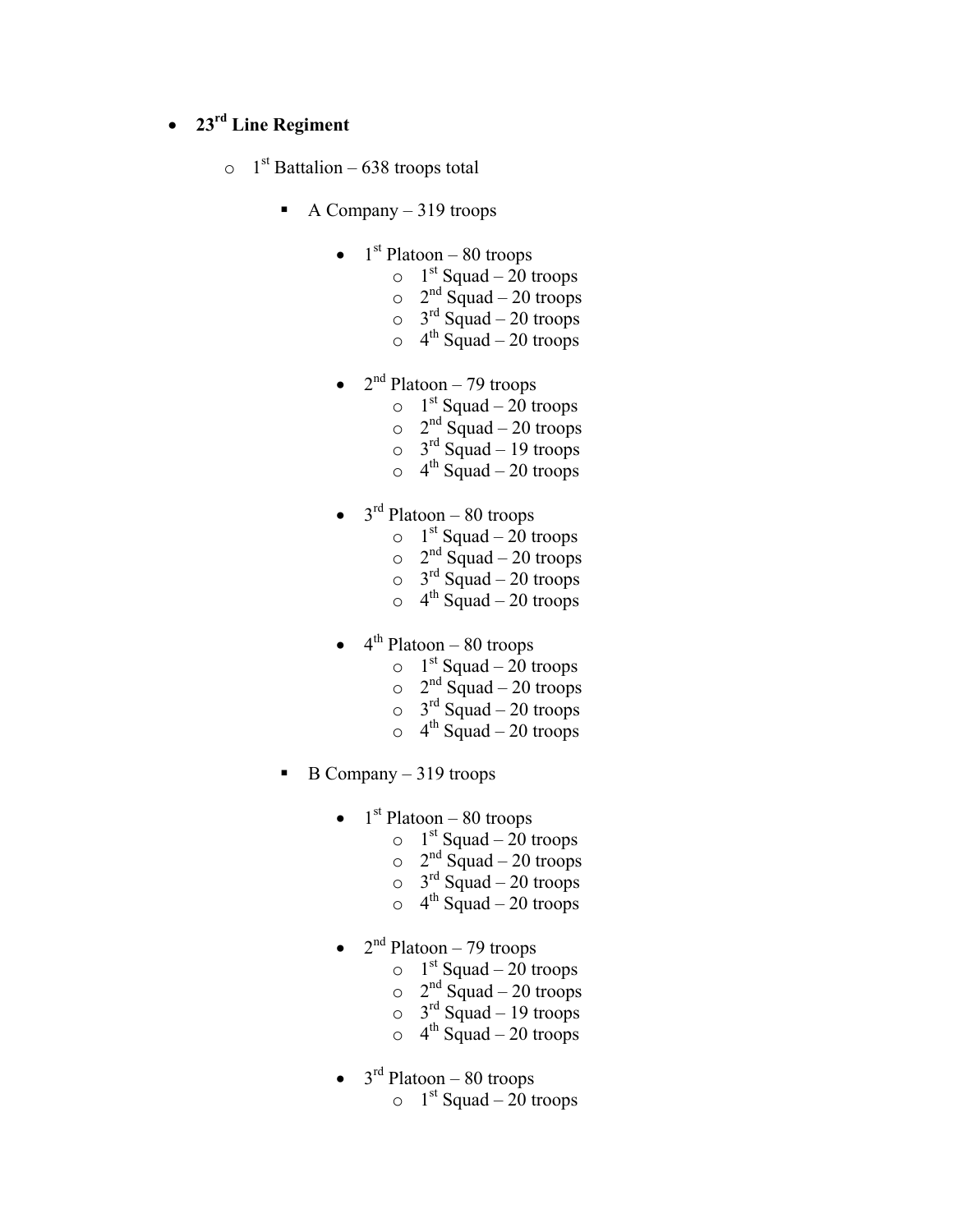- $\circ$  2<sup>nd</sup> Squad 20 troops
- $\circ$  3<sup>rd</sup> Squad 20 troops
- $\circ$  4<sup>th</sup> Squad 20 troops
- $4<sup>th</sup>$  Platoon 80 troops
	- $\circ$  1<sup>st</sup> Squad 20 troops
	- $\circ$  2<sup>nd</sup> Squad 20 troops
	- $\circ$  3<sup>rd</sup> Squad 20 troops
	- $\circ$  4<sup>th</sup> Squad 20 troops

## • **325th Republic Assault Regiment**

- $\circ$  4<sup>th</sup> Battalion 1272 troops total, 60 hover tanks, 26 heavy tanks
	- M Company 318 troops, 15 hover tanks, 7 heavy tanks
		- $1<sup>st</sup>$  Platoon 80 troops, 4 hover tanks, 2 heavy tanks
			- $\circ$  1<sup>st</sup> Squad 20 troops
			- $\circ$  2<sup>nd</sup> Squad 20 troops
			- $\circ$  3<sup>rd</sup> Squad 20 troops
			- $\circ$  4<sup>th</sup> Squad 20 troops
		- $2<sup>nd</sup>$  Platoon 79 troops, 4 hover tanks, 1 heavy tank
			- $\circ$  1<sup>st</sup> Squad 20 troops
			- $\circ$  2<sup>nd</sup> Squad 20 troops
			- $\circ$  3<sup>rd</sup> Squad 20 troops
			- $\circ$  4<sup>th</sup> Squad 19 troops
		- $3<sup>rd</sup>$  Platoon 80 troops, 3 hover tanks, 2 heavy tanks
			- $\circ$  1<sup>st</sup> Squad 20 troops
			- $\circ$  2<sup>nd</sup> Squad 20 troops
			- $\circ$  3<sup>rd</sup> Squad 20 troops
			- $\circ$  4<sup>th</sup> Squad 20 troops
		- $4<sup>th</sup>$  Platoon 79 troops, 4 hover tanks, 2 heavy tanks
			- $\circ$  1<sup>st</sup> Squad 20 troops
			- $\circ$  2<sup>nd</sup> Squad 20 troops
			- $\circ$  3<sup>rd</sup> Squad 19 troops
			- $\circ$  4<sup>th</sup> Squad 20 troops
	- N Company 318 troops, 15 hover tanks, 6 heavy tanks
		- $1<sup>st</sup>$  Platoon 80 troops, 3 hover tanks, 2 heavy tanks
			- $\circ$  1<sup>st</sup> Squad 20 troops
			- $\circ$  2<sup>nd</sup> Squad 20 troops
			- $\circ$  3<sup>rd</sup> Squad 20 troops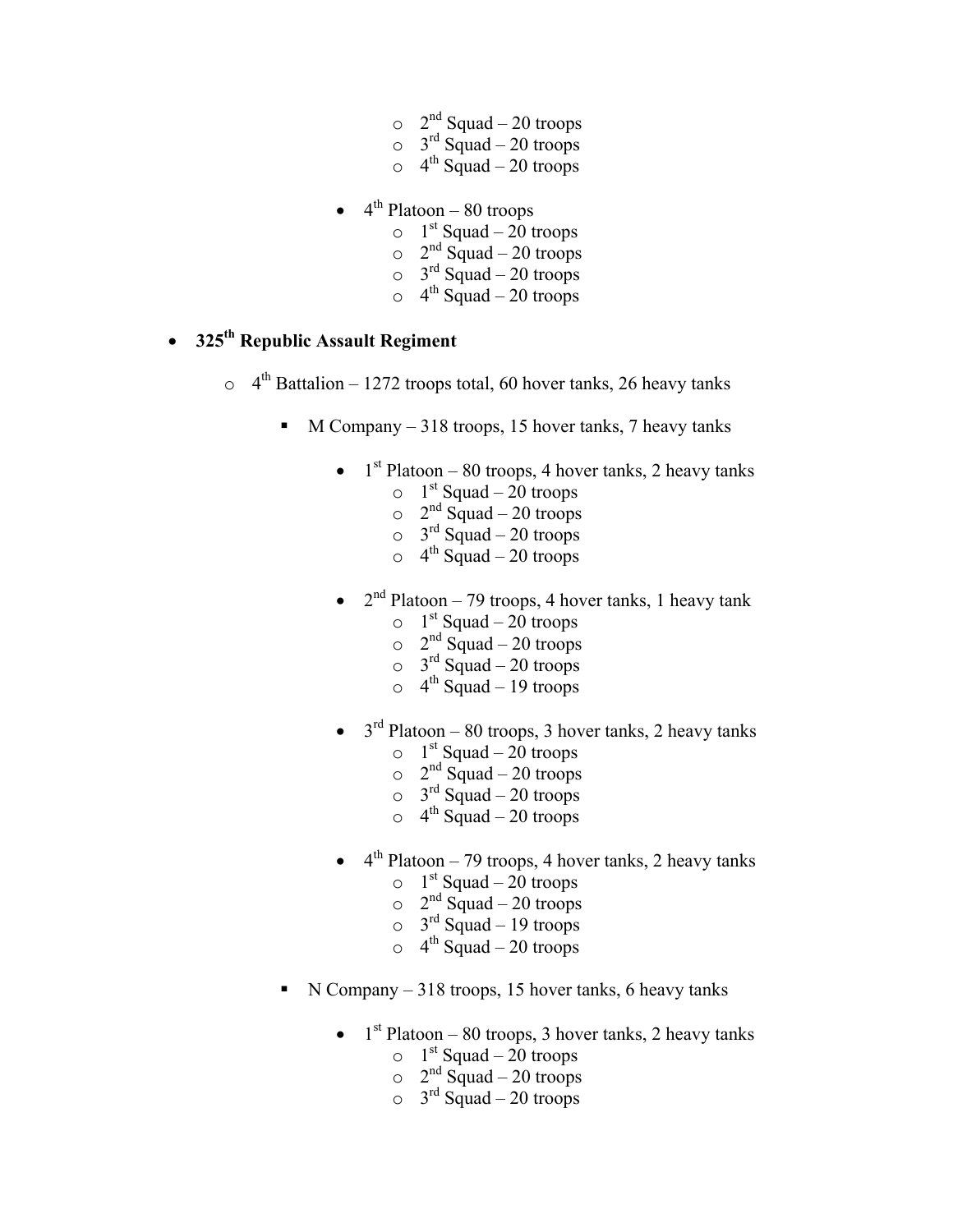- $\circ$  4<sup>th</sup> Squad 20 troops
- $2<sup>nd</sup> Platoon 79 troops, 4 hover tanks, 1 heavy tank$ 
	- $\circ$  1<sup>st</sup> Squad 20 troops
	- $\circ$  2<sup>nd</sup> Squad 20 troops
	- $\circ$  3<sup>rd</sup> Squad 20 troops
	- $\circ$  4<sup>th</sup> Squad 19 troops
- $3<sup>rd</sup>$  Platoon 80 troops, 4 hover tanks, 2 heavy tanks
	- $\circ$  1<sup>st</sup> Squad 20 troops
	- $\circ$  2<sup>nd</sup> Squad 20 troops
	- $\circ$  3<sup>rd</sup> Squad 20 troops
	- $\circ$  4<sup>th</sup> Squad 20 troops
- $4<sup>th</sup>$  Platoon 79 troops, 4 hover tanks, 1 heavy tank
	- $\circ$  1<sup>st</sup> Squad 20 troops
	- $\circ$  2<sup>nd</sup> Squad 20 troops
	- $\circ$  3<sup>rd</sup> Squad 19 troops
	- $\circ$  4<sup>th</sup> Squad 20 troops
- $\bullet$  O Company 318 troops, 15 hover tanks, 7 heavy tanks
	- $1<sup>st</sup>$  Platoon 80 troops, 4 hover tanks, 2 heavy tanks  $\circ$  1<sup>st</sup> Squad – 20 troops
		- $\circ$  2<sup>nd</sup> Squad 20 troops
		- $\circ$  3<sup>rd</sup> Squad 20 troops
		- $\circ$  4<sup>th</sup> Squad 20 troops
	- $2<sup>nd</sup> Platoon 79 troops, 3 hover tanks, 1 heavy tank$ 
		- $\circ$  1<sup>st</sup> Squad 20 troops
		- $\circ$  2<sup>nd</sup> Squad 20 troops
		- $\circ$  3<sup>rd</sup> Squad 20 troops
		- $\circ$  4<sup>th</sup> Squad 19 troops
	- $3<sup>rd</sup>$  Platoon 80 troops, 4 hover tanks, 2 heavy tanks
		- $\circ$  1<sup>st</sup> Squad 20 troops
		- $\circ$  2<sup>nd</sup> Squad 20 troops
		- $\circ$  3<sup>rd</sup> Squad 20 troops
		- $\circ$  4<sup>th</sup> Squad 20 troops
	- $4<sup>th</sup>$  Platoon 79 troops, 4 hover tanks, 2 heavy tanks
		- $\circ$  1<sup>st</sup> Squad 20 troops
		- $\circ$  2<sup>nd</sup> Squad 19 troops
		- $\circ$  3<sup>rd</sup> Squad 20 troops
		- $\circ$  4<sup>th</sup> Squad 20 troops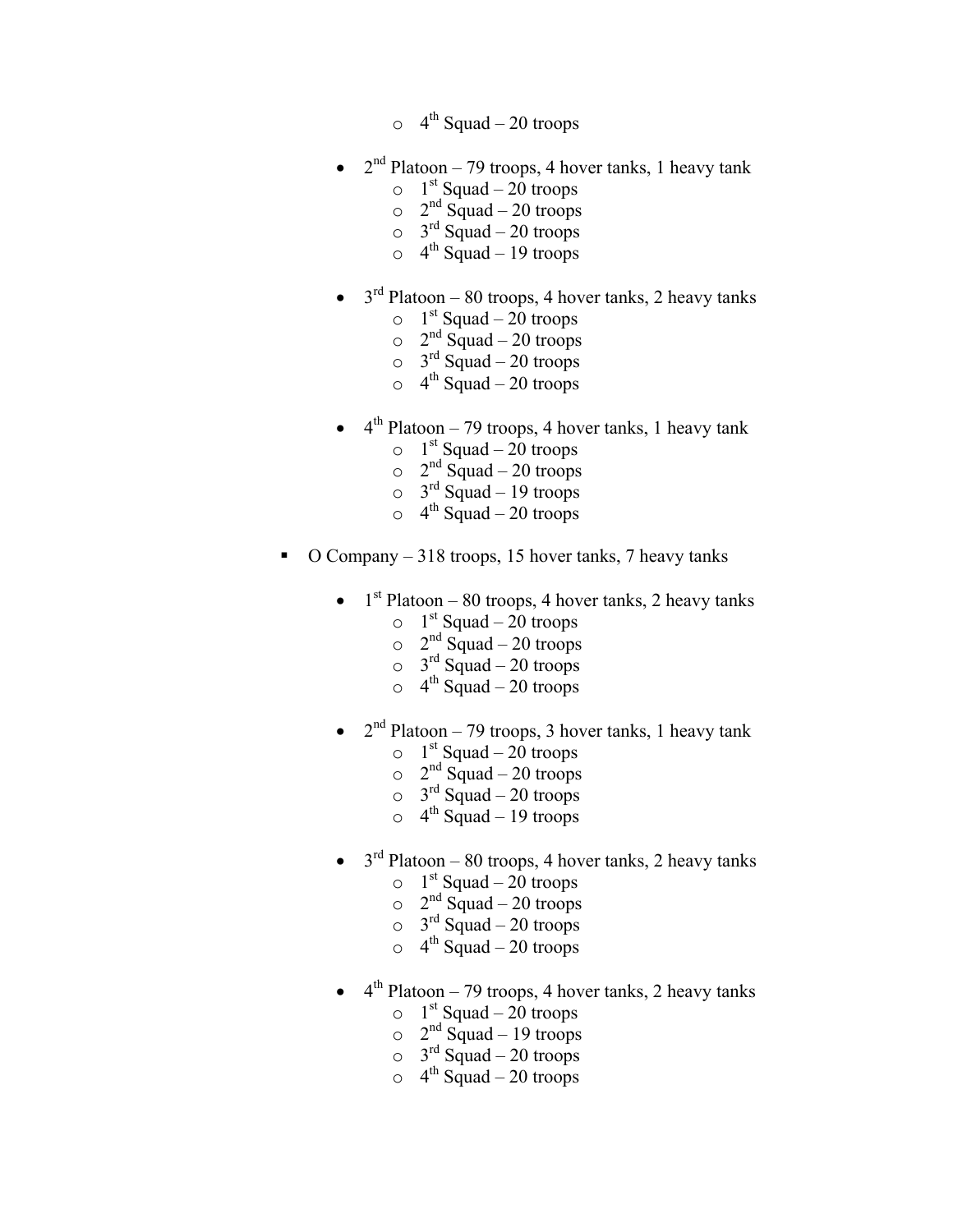- P Company 318 troops, 15 hover tanks, 6 heavy tanks
	- $1<sup>st</sup>$  Platoon 80 troops, 4 hover tanks, 2 heavy tanks
		- $\circ$  1<sup>st</sup> Squad 20 troops
		- $\circ$  2<sup>nd</sup> Squad 20 troops
		- $\circ$  3<sup>rd</sup> Squad 20 troops
		- $\circ$  4<sup>th</sup> Squad 20 troops
	- $2<sup>nd</sup> Platoon 79 troops, 4 hover tanks, 1 heavy tank$ 
		- $\circ$  1<sup>st</sup> Squad 20 troops
		- $\circ$  2<sup>nd</sup> Squad 20 troops
		- $\circ$  3<sup>rd</sup> Squad 20 troops
		- $\circ$  4<sup>th</sup> Squad 19 troops
	- $3<sup>rd</sup>$  Platoon 80 troops, 4 hover tanks, 2 heavy tanks
		- $\circ$  1<sup>st</sup> Squad 20 troops
		- $\circ$  2<sup>nd</sup> Squad 20 troops
		- $\circ$  3<sup>rd</sup> Squad 20 troops
		- $\circ$  4<sup>th</sup> Squad 20 troops
	- $4<sup>th</sup>$  Platoon 79 troops, 3 hover tanks, 1 heavy tank
		- $\circ$  1<sup>st</sup> Squad 20 troops
		- $\frac{2^{nd}}{2^{nd}}$  Squad 20 troops
		- $\circ$  3<sup>rd</sup> Squad 19 troops
		- $\circ$  4<sup>th</sup> Squad 20 troops

## • **6th Armoured Regiment**

- $\circ$  2<sup>nd</sup> Squadron 640 troops, 25 repulsorlift transports, 50 light tanks, 26 heavy tanks
	- E Troop 320 troops, 12 repulsorlift transports, 25 light tanks, 13 heavy tanks
		- $1<sup>st</sup>$  Platoon 80 troops, 3 repulsorlift transports, 6 light tanks, 3 heavy tanks
		- $2<sup>nd</sup>$  Platoon 80 troops, 3 repulsorlift transports, 6 light tanks, 4 heavy tanks
		- $3<sup>rd</sup>$  Platoon 80 troops, 3 repulsorlift transports, 7 light tanks, 3 heavy tanks
		- $\bullet$  4<sup>th</sup> Platoon 80 troops, 3 repulsorlift transports, 6 light tanks, 3 heavy tanks
	- F Troop 320 troops, 13 repulsorlift transports, 25 light tanks, 13 heavy tanks
		- $1<sup>st</sup>$  Platoon 80 troops, 3 repulsorlift transports, 7 light tanks, 3 heavy tanks